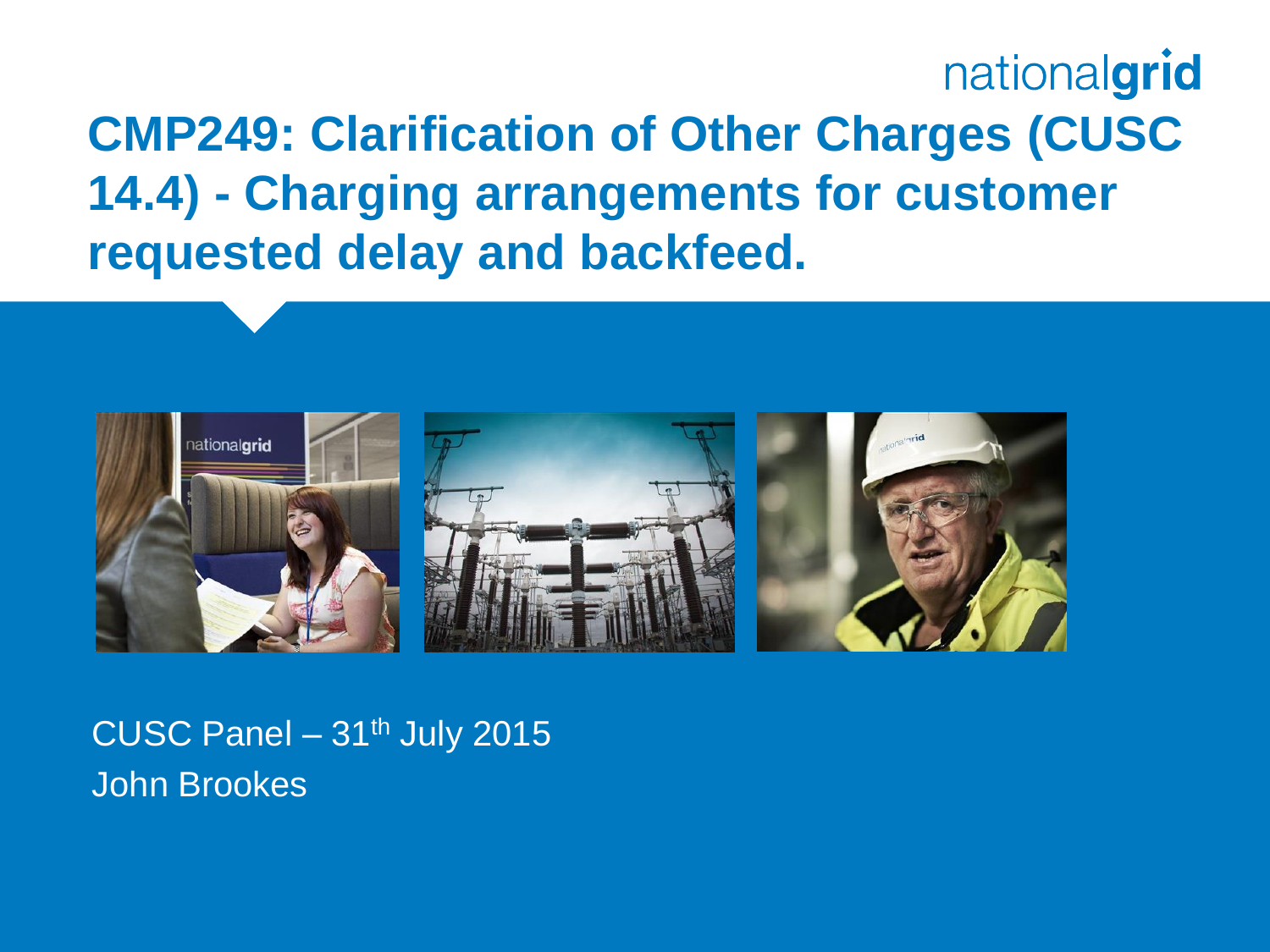#### **Background**

- CUSC Section 14.4 (Other Charges) provides for the payment of other costs related to a connection.
- National Grid applies charges for assets, which because of a User's decision, are or will be built earlier than would otherwise be required.
- One Off Charges are also used to recover any incremental costs as a result of a User's decision.
- **This is in line with the principles within National Grid's** "CEC before TEC" policy published in 2008.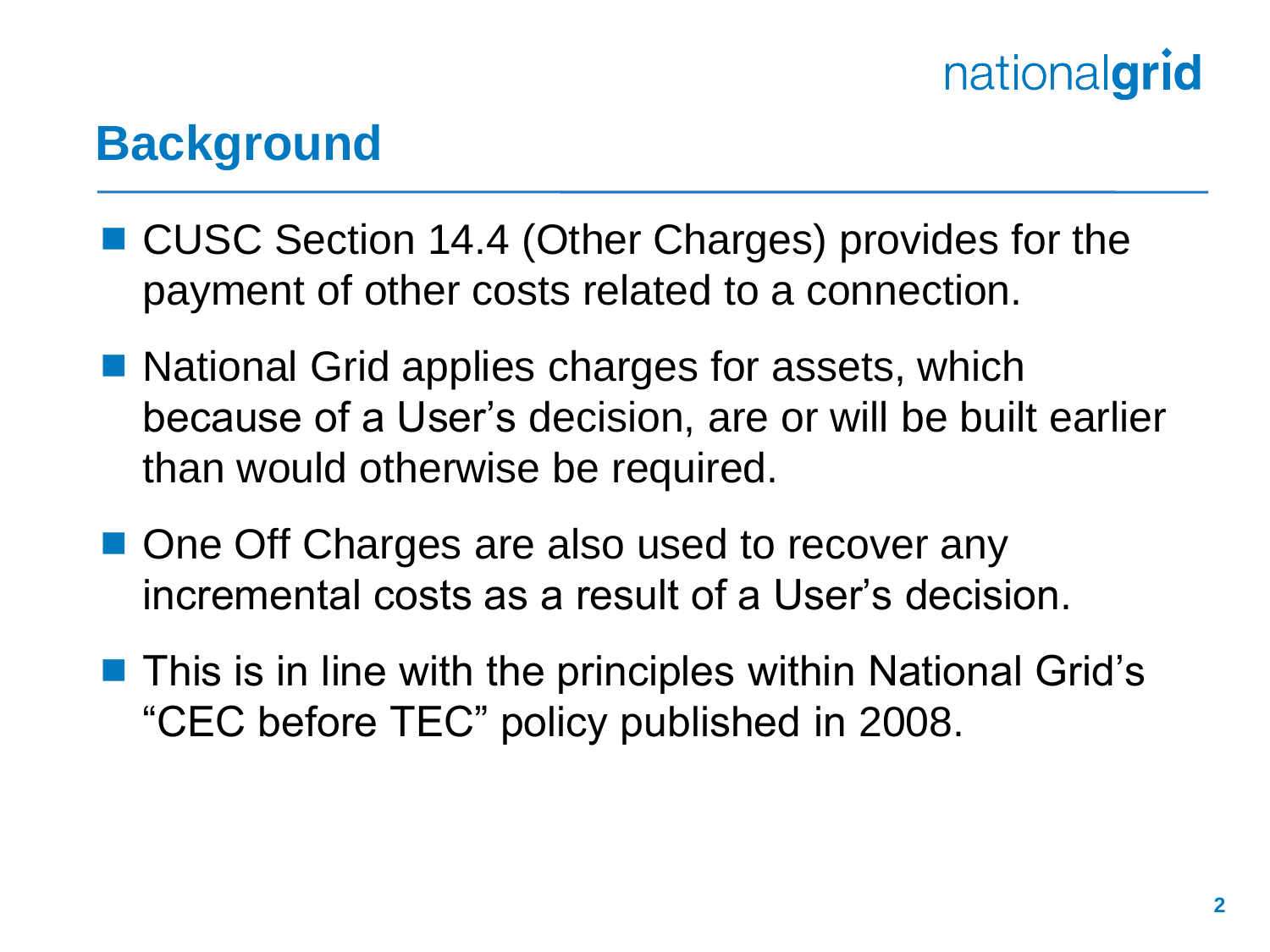#### **Summary of defect**

■ The principles of the "CEC before TEC" policy and associated methodology have not, to date, been explicitly included in the CUSC.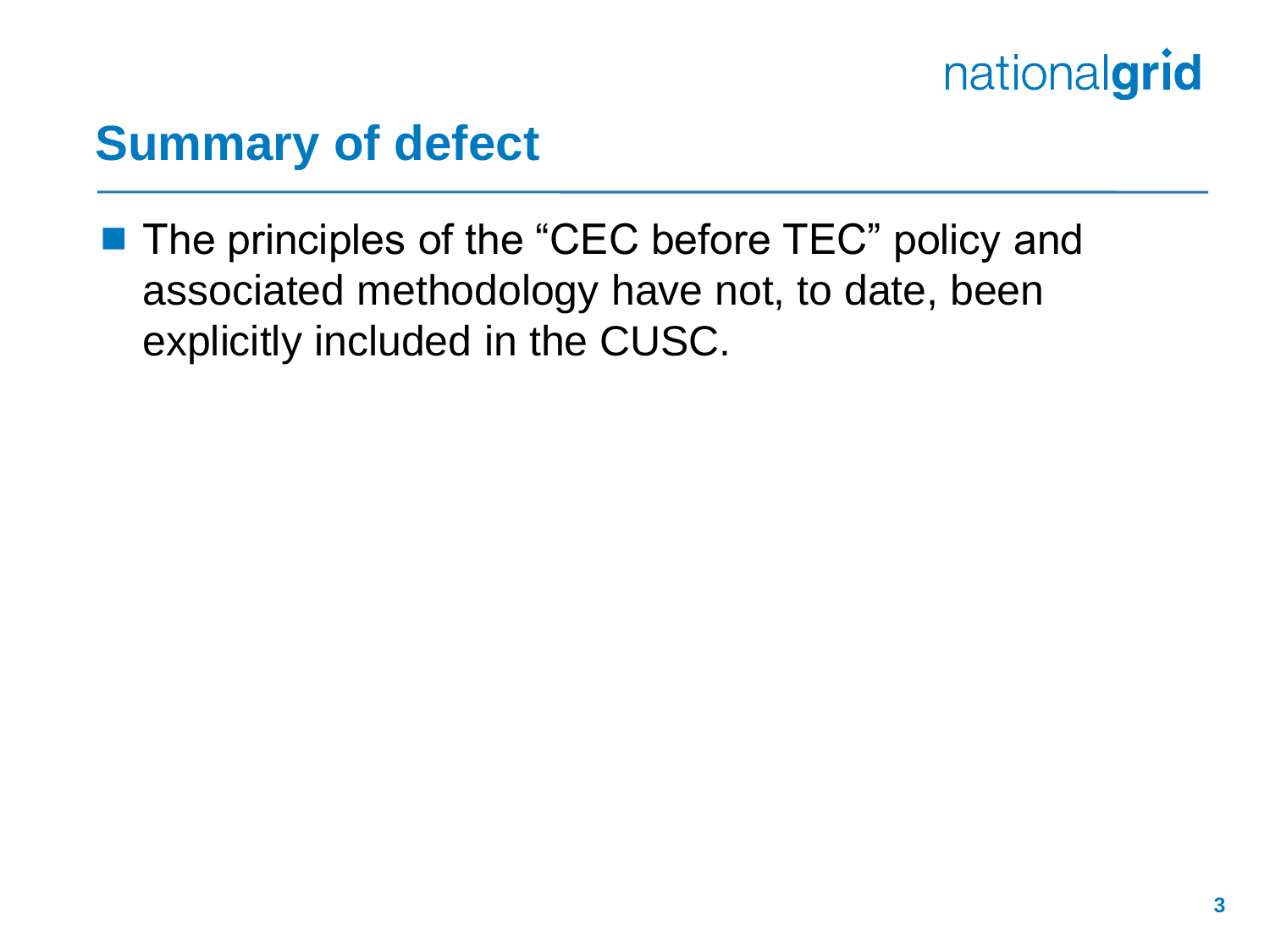

#### **Proposed CUSC Modification**

- To include the principles underpinning the "CEC before" TEC" policy within section 14 of the CUSC.
- State the methodology for calculation.
- Clarify in which situations a charge will be applied.

■ Suggested text is attached to the modification proposal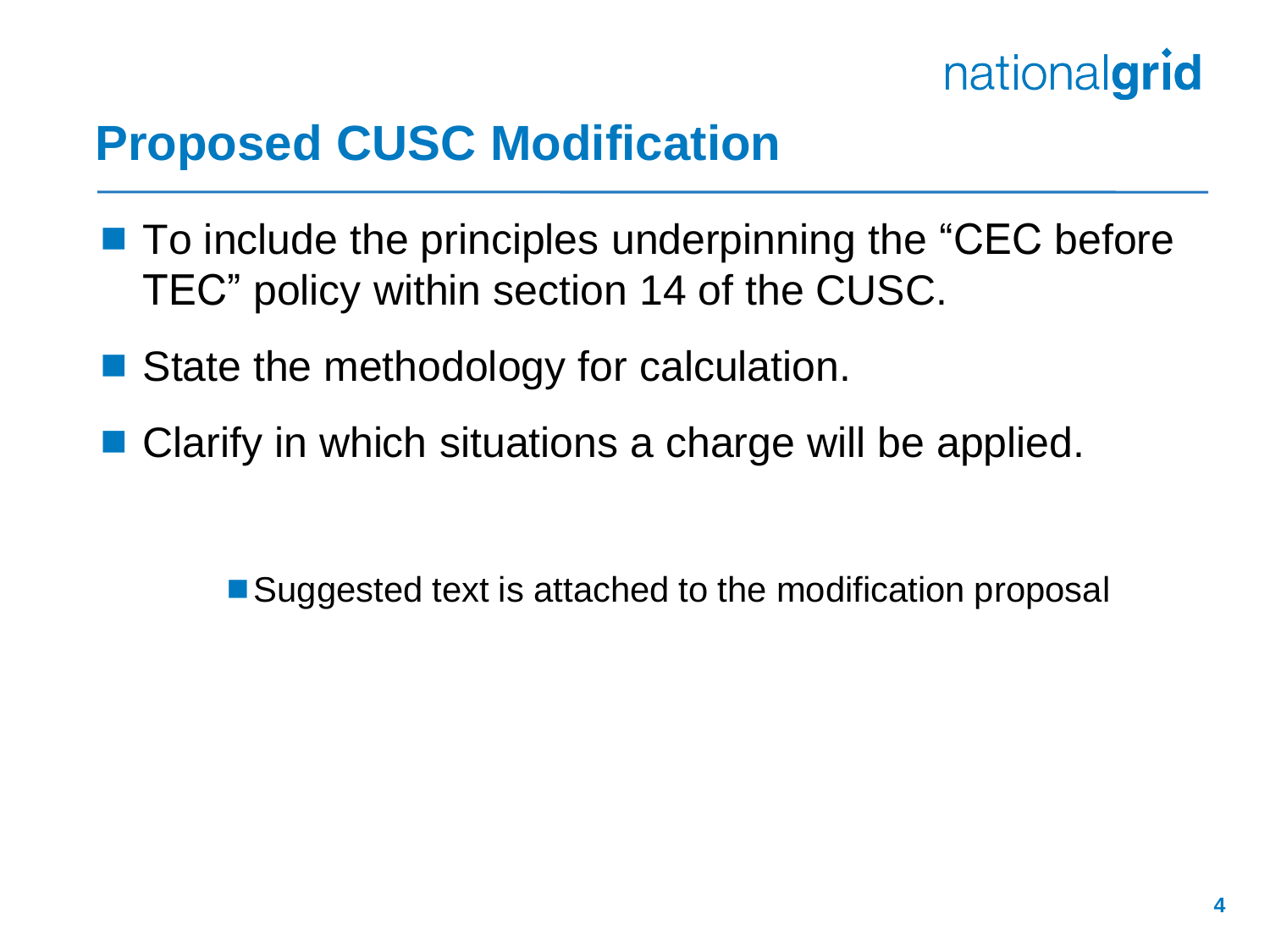### **Justification against Applicable CUSC Objectives**

- **E** Ensure cost reflective charging by targeting the costs incurred by a transmission licensee to those customers that cause them.
	- Better facilitating applicable objective (b) Cost reflectivity.
- Cost reflective charging is often seen as creating signals which promote economic decision making.
	- Better facilitating applicable objective (a) Competition.
- Addresses growing situations where assets, which because of a User's decision, are or will be built earlier than they would otherwise be required.
	- Better facilitating applicable objective (c) Taking account of transmission business developments.

nationalgrid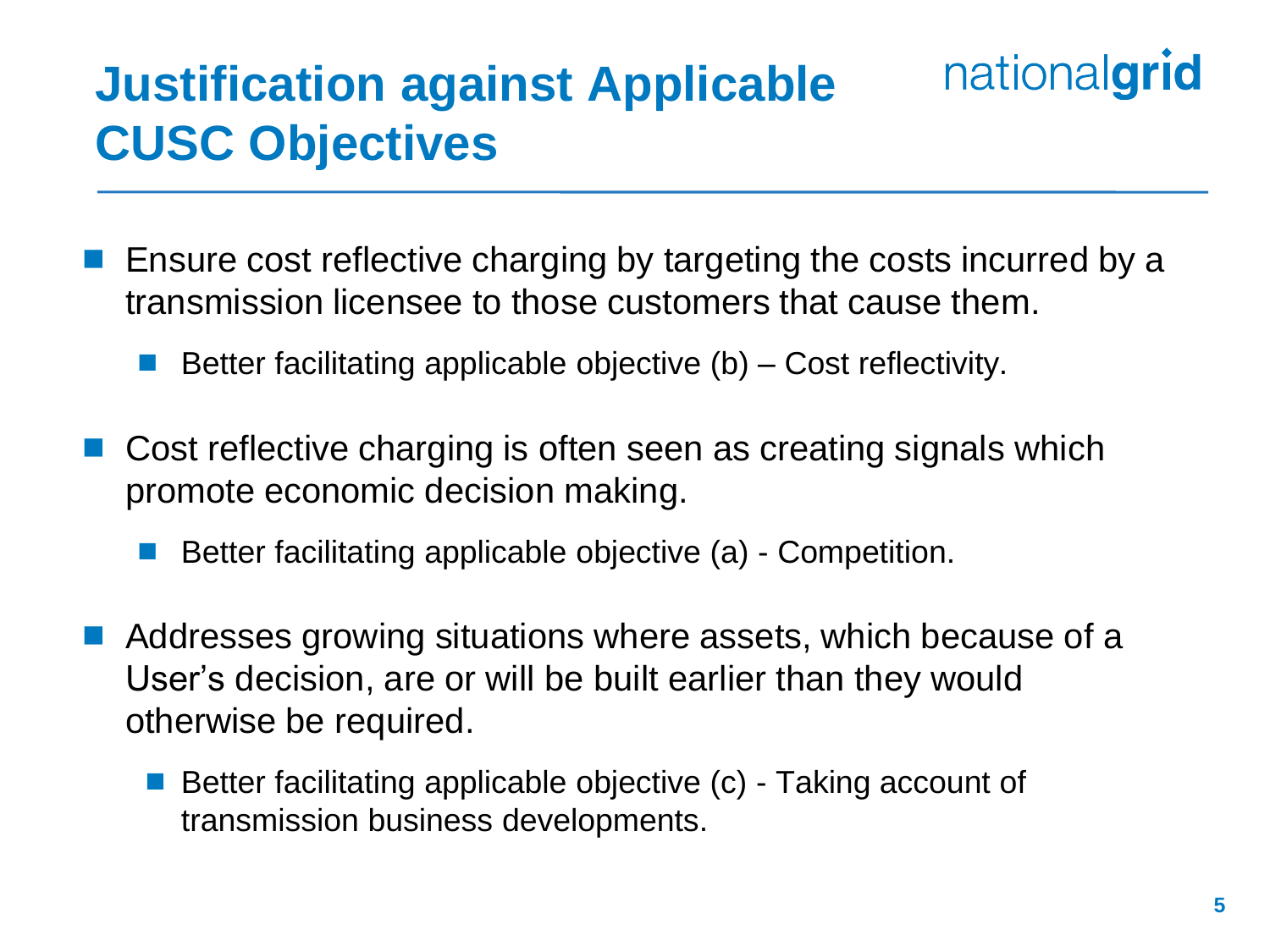#### **CMP249 Progression**

**The Panel is asked to agree:** 

- Whether CMP249 should be progressed through Selfgovernance
- How to progress CMP249
	- Workgroup
	- Code Administrator Consultation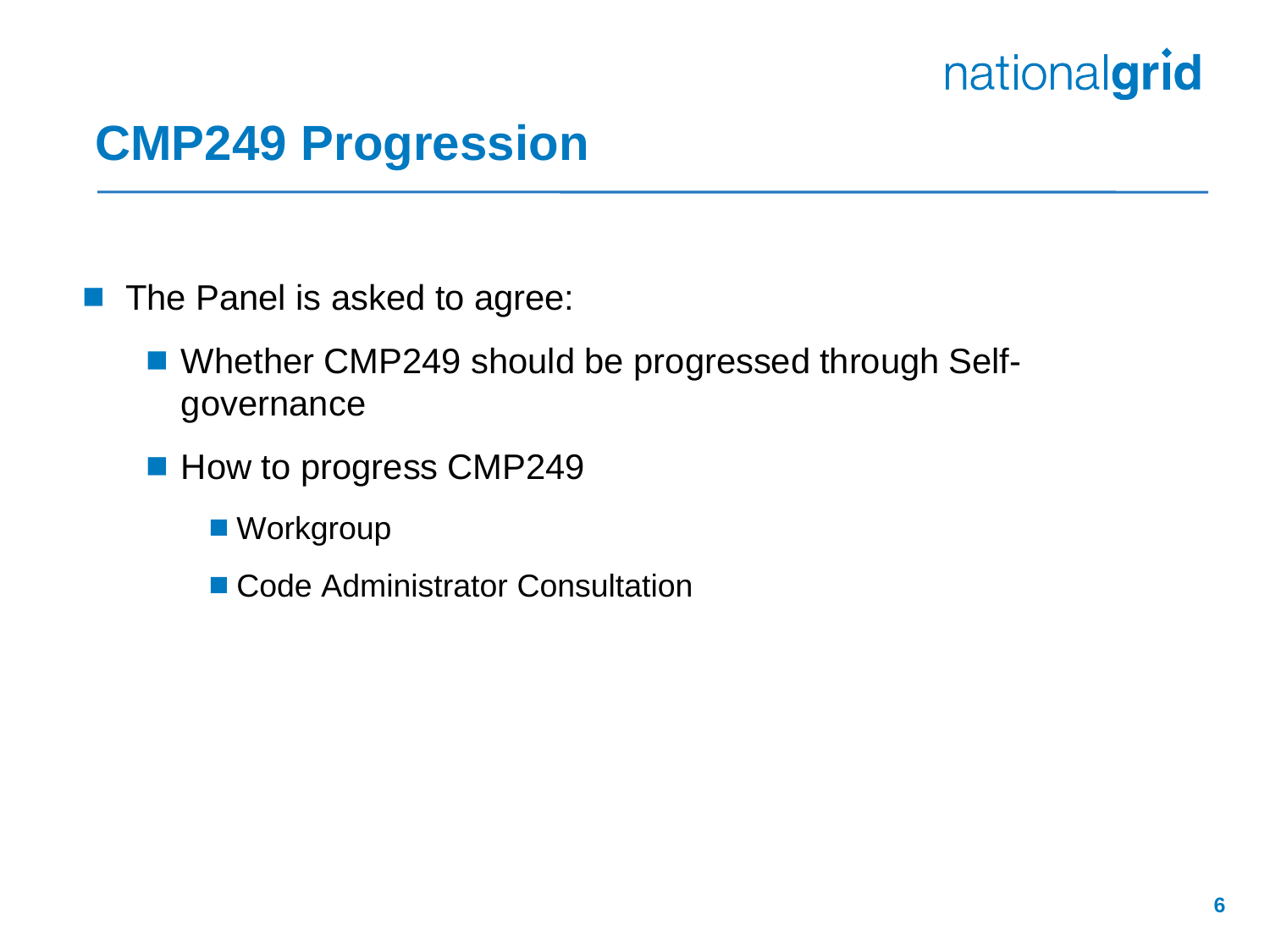#### **CMP249 Indicative timetable (Workgroup)**

| 7 <sup>th</sup> August 2015    | Deadline for comments on Terms of Reference / nominations for Workgroup<br>membership |
|--------------------------------|---------------------------------------------------------------------------------------|
| W/C 10th August 2015           | Workgroup meeting 1                                                                   |
| W/C $24th$ August 2015         | Workgroup meeting 2                                                                   |
| 7 <sup>th</sup> September 2015 | Workgroup consultation issued for 1 week Workgroup comment                            |
| 14th September 2015            | Deadline for comment                                                                  |
| 17th September 2015            | <b>Workgroup Consultation published</b>                                               |
| 8th October 2015               | Deadline for responses                                                                |
| W/C $12th$ October 2015        | Workgroup meeting 3                                                                   |
| 20th October 2015              | Circulate draft Workgroup Report                                                      |
| 27th October 2015              | Deadline for comment                                                                  |
| 19th November 2015             | Submit final Workgroup Report to Panel                                                |
| 27th November 2015             | <b>Present Workgroup Report at CUSC Modifications Panel</b>                           |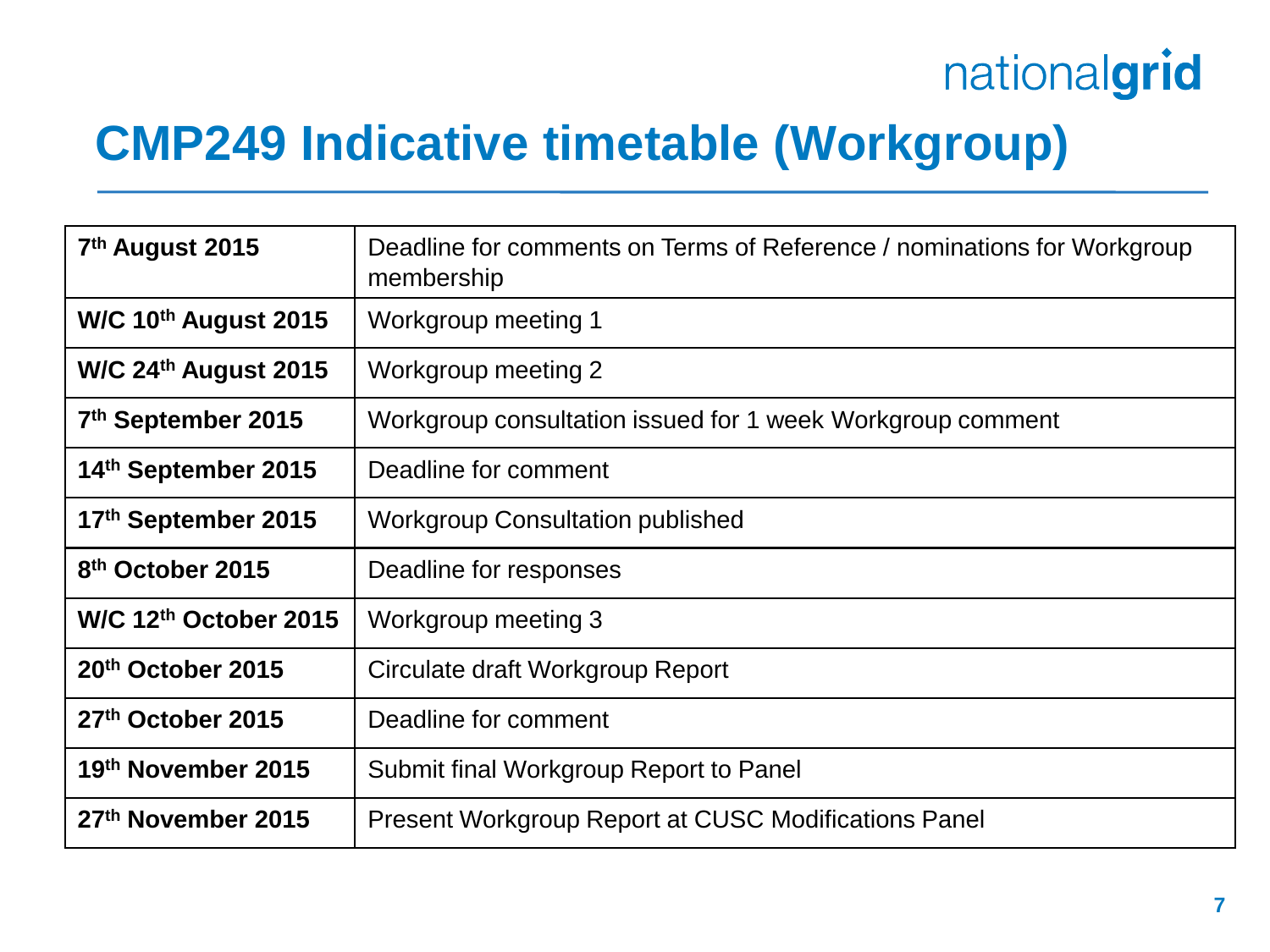#### **CMP249 Indicative timetable (Workgroup)**

| 2 <sup>nd</sup> December 2015  | Code Administrator Consultation issued (15 Working days)   |
|--------------------------------|------------------------------------------------------------|
| 23rd December 2015             | Deadline for responses                                     |
| 5 <sup>th</sup> January 2016   | Draft CUSC Modification Report issued for Industry comment |
| 12th January 2016              | Deadline for comment                                       |
| 21 <sup>st</sup> January 2016  | Draft CUSC Modification Report issued to CUSC Panel        |
| 29th January 2016              | <b>CUSC Panel recommendation vote</b>                      |
| 1 <sup>st</sup> February 2016  | Draft FMR circulated for comment                           |
| 8 <sup>th</sup> February 2016  | Deadline for responses                                     |
| 11 <sup>th</sup> February 2015 | Final CUSC Modification Report sent to Authority           |